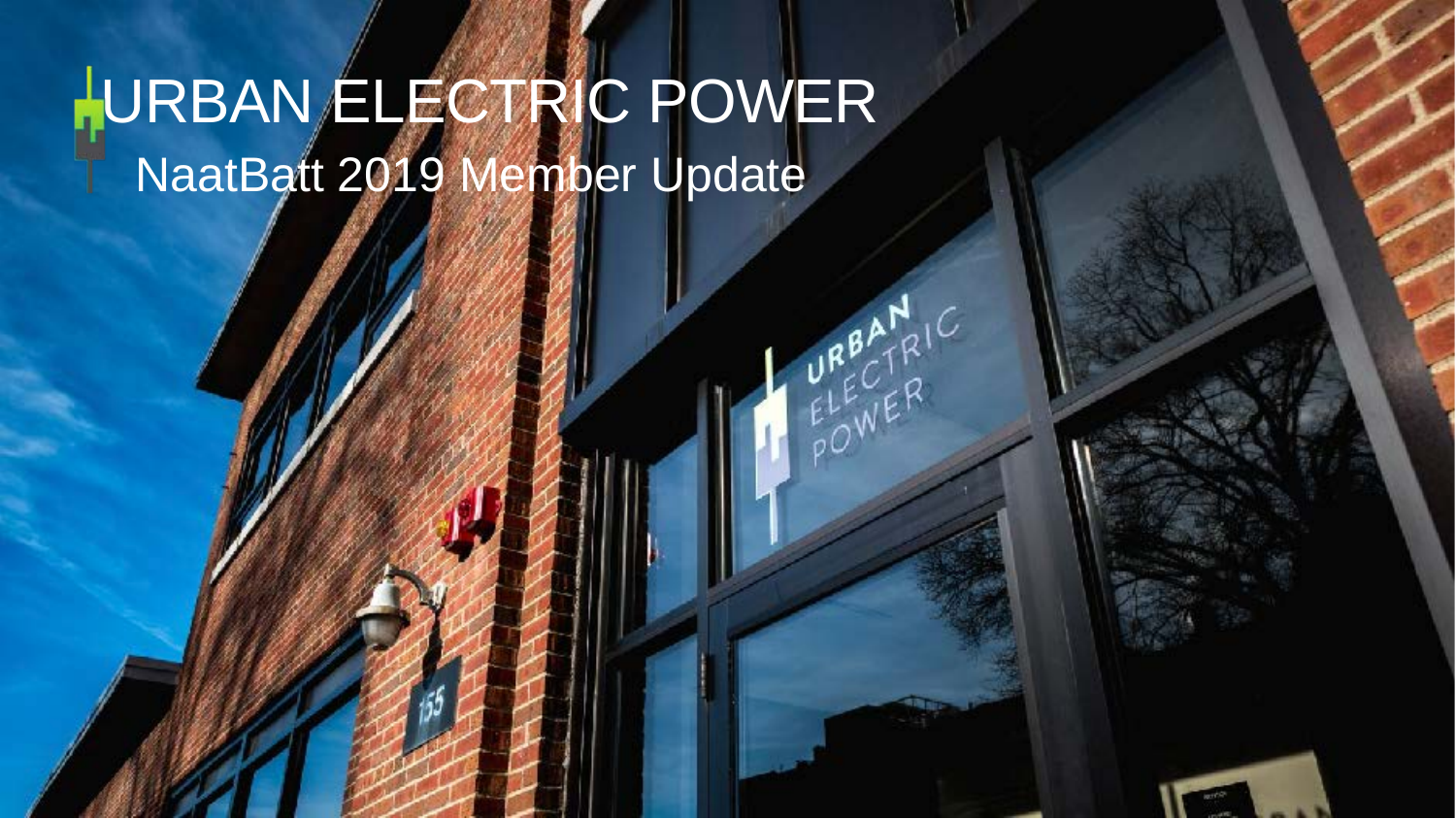#### ABOUT UEP

- Urban Electric Power (UEP) was spun out of the City University of New York (CUNY) in 2012 with an exclusive license to commercialize **zinc anode battery** technology
- \$45M in total funding includes public and private investment
- Safe**,** earth-abundant, inexpensive battery materials with performance well-suited for solar + storage and resiliency applications

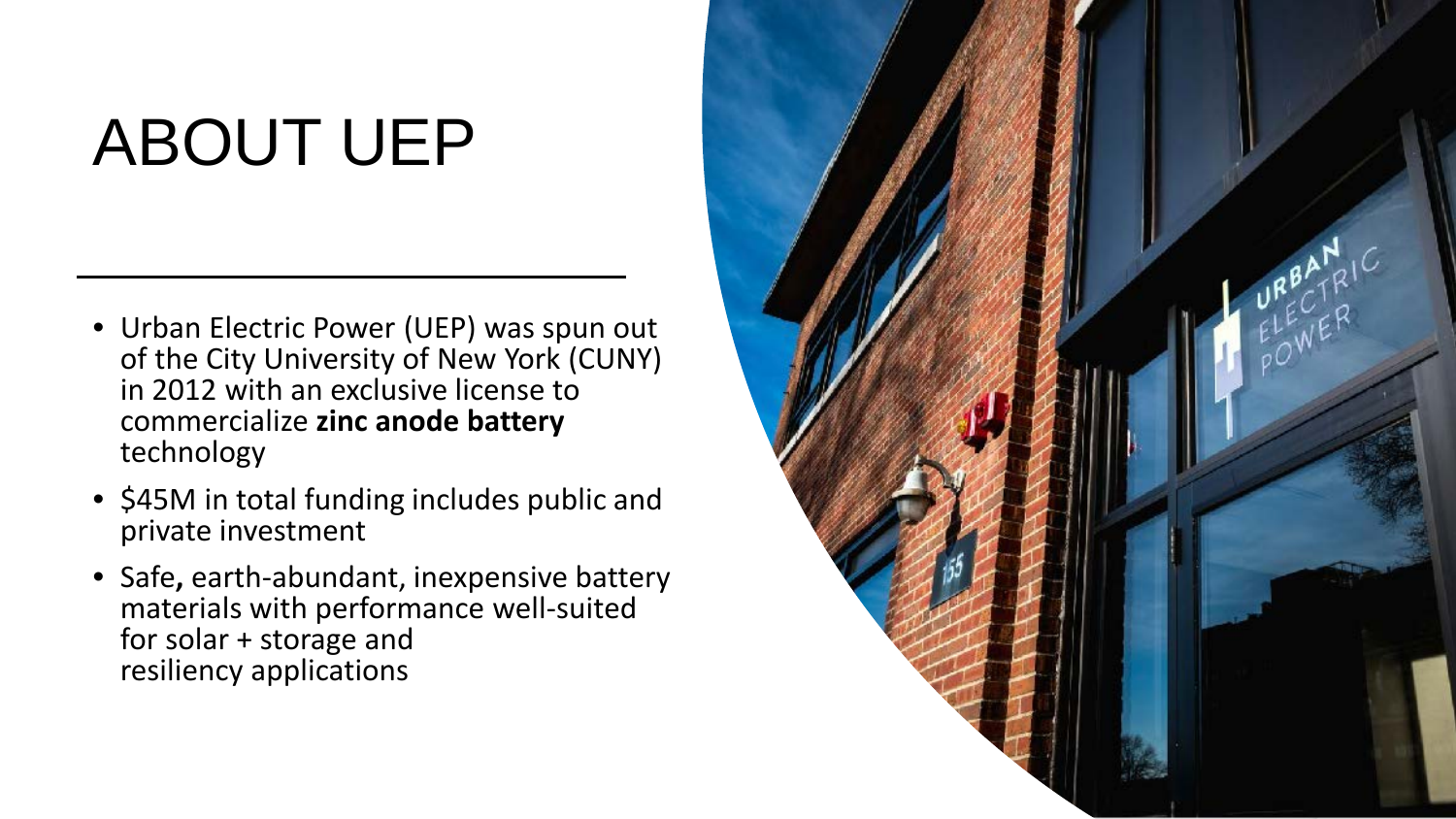# PRODUCT CERTIFICATIONS

- $\checkmark$  Safe, non-hazardous materials similar to those in traditional primary alkaline cells
- $\checkmark$  Received UL 1973 certification for cylindrical cell
- $\checkmark$  Categorized as similar to lead-acid for flammability per DNV-GL labs testing



#### UEP Cell Flammability Testing



Before **After**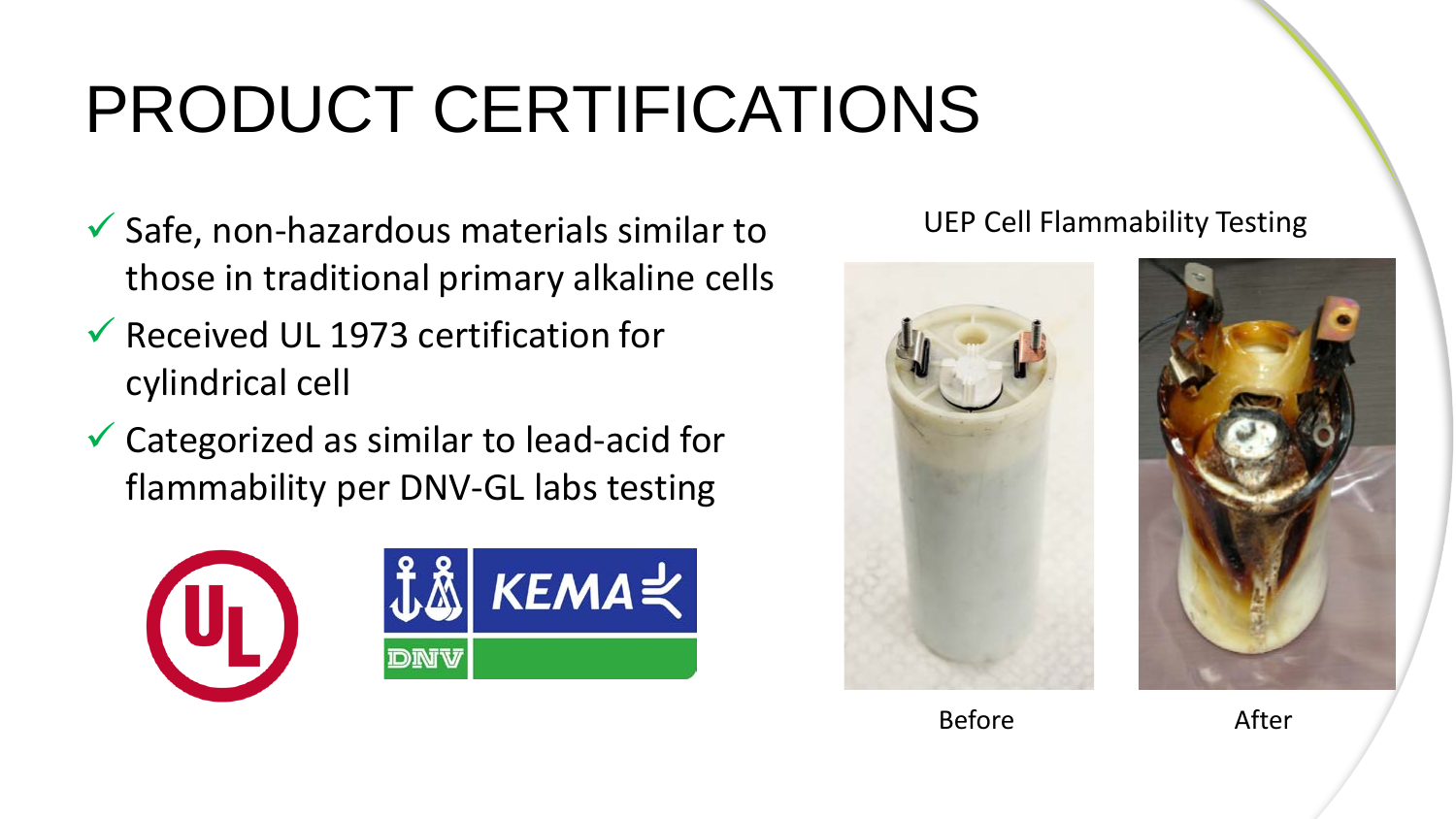#### MANUFACTURING SCALE UP

- Fully operational manufacturing and testing facilities at the NY Center for Innovation in Pearl River, NY
- Over 60,000 cylindrical cells manufactured in 2018
- Growth plan to scale up to 1,000 cells per day (~250,000 per year)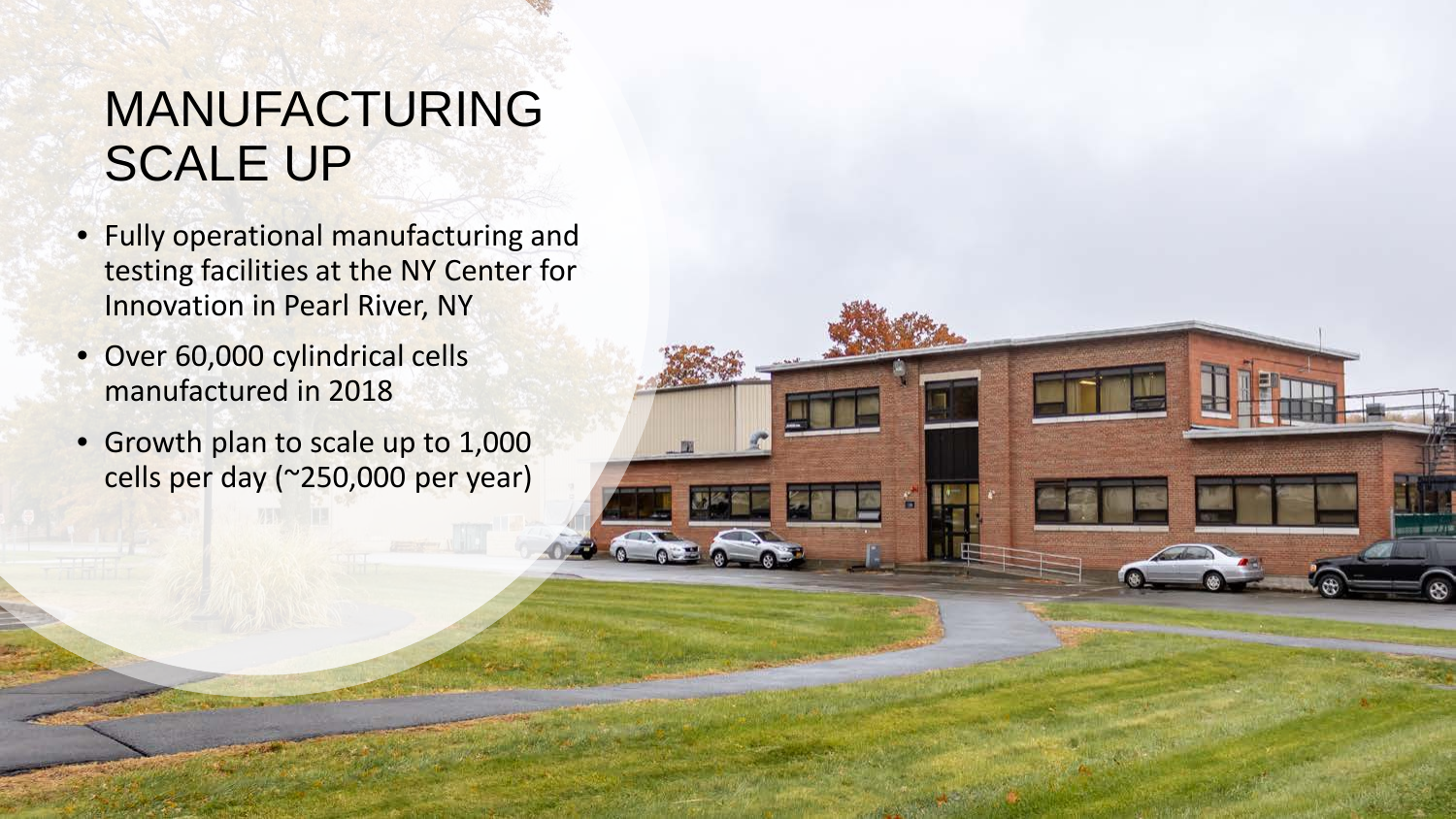### POWER BACKUP PRODUCT

- Power Assurance system designed for residential and commercial backup applications
- Two backup power systems installed in Connecticut
	- IT firm (112kWh/8kW)
	- CT residence (56kWh/8kW)
- Assembled by UEP, installed by local electrical contractors



Power Assurance demonstration system at UEP headquarters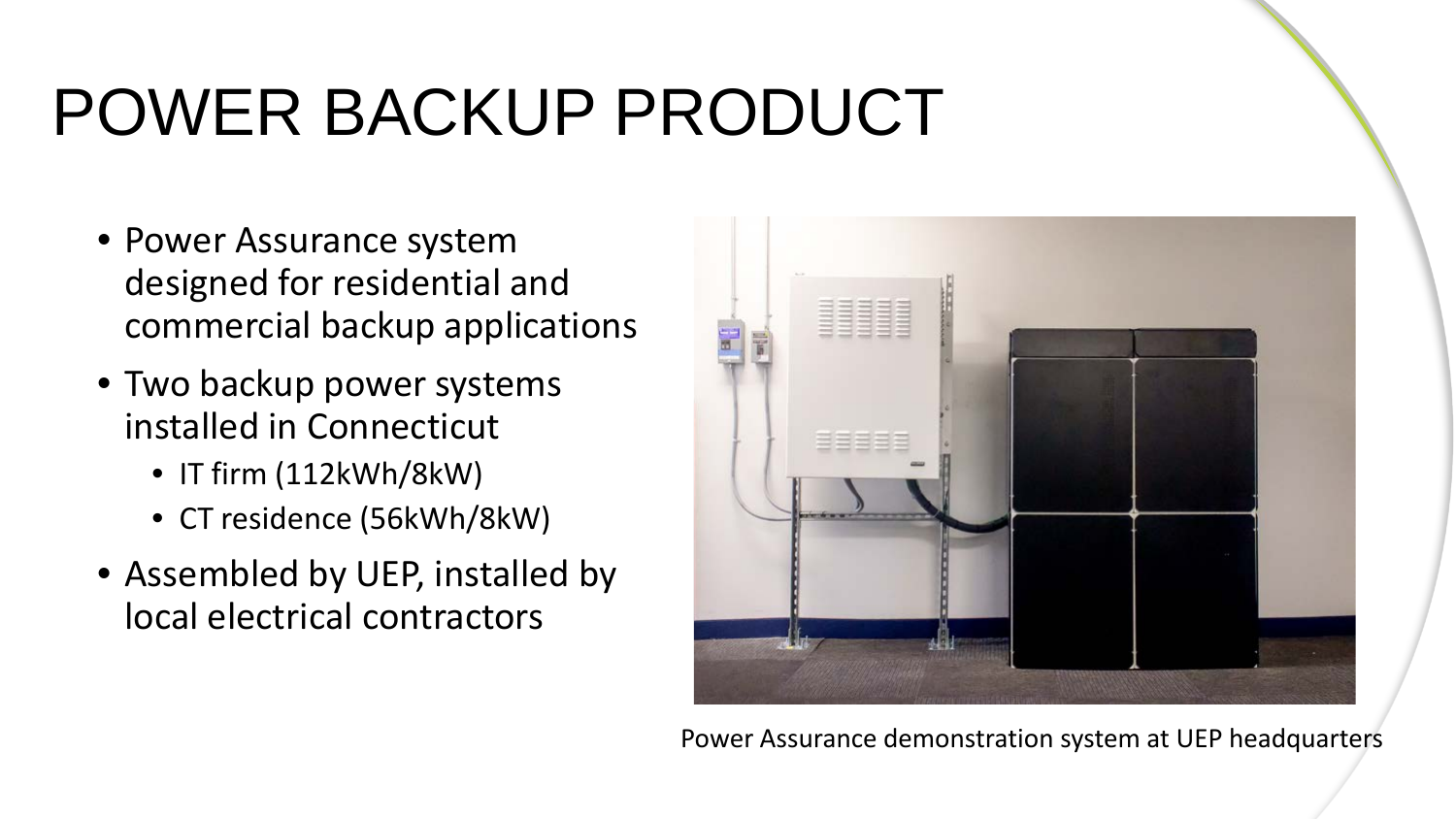#### JOINT VENTURE PARTNERSHIP

- Advancing JV partnership with Godrej & Boyce (G&B) an Indian industrial firm
- UEP batteries being tested in various use cases and product formations (right) including home backup and solar + storage
- Indian total secondary battery market is ~\$4.5 billion, growing to \$13B by 2022
- Systems to be deployed at customer sites across India throughout 2019



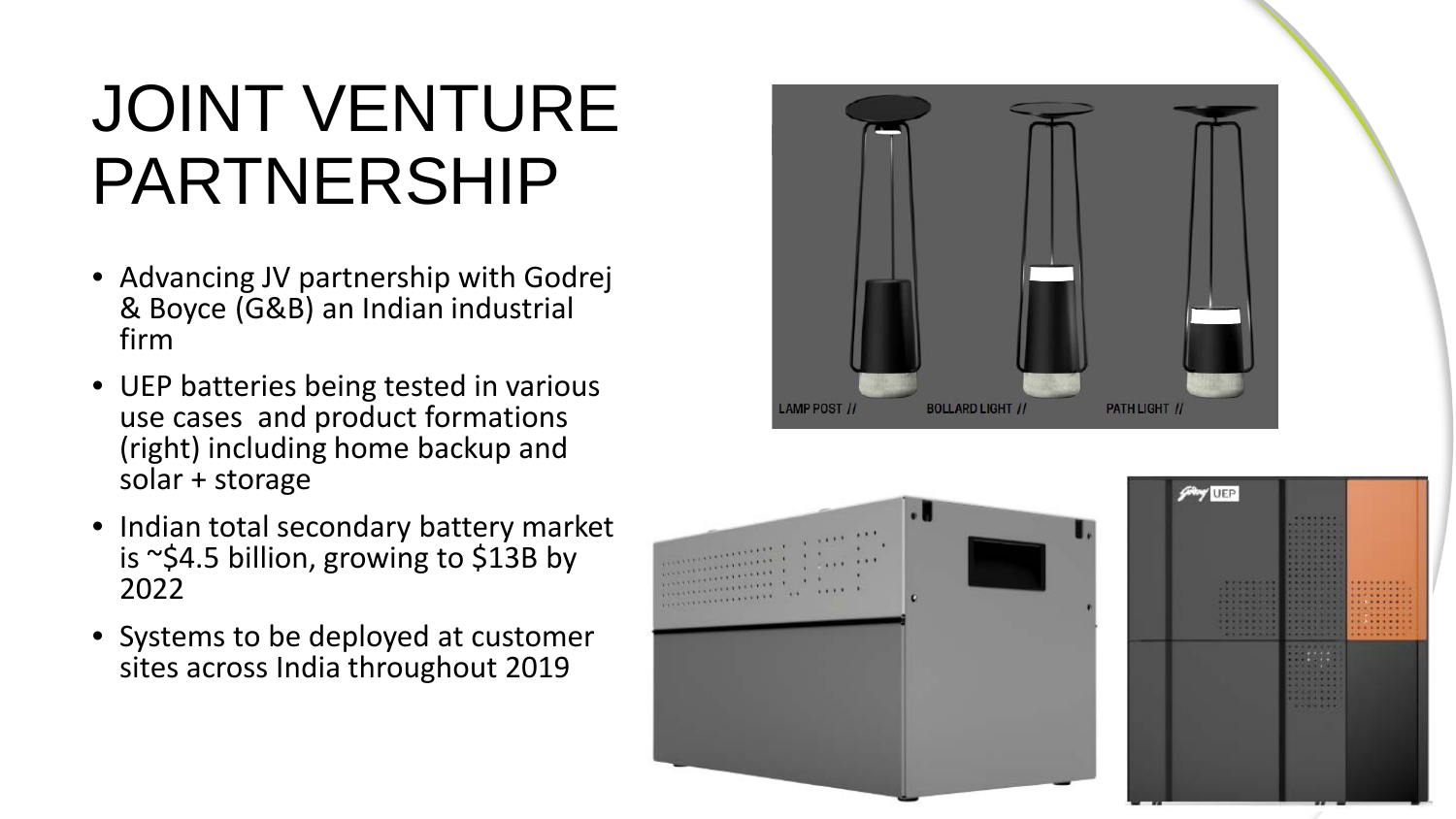# PROJECT PROFILE: CITY COLLEGE

- 200kW/800 kWh grid-tied
- Supports peak load management and demand response activities
- Large demonstration project to support UEP's commercial scale product
- Support from NYSERDA and Sandia National Laboratories







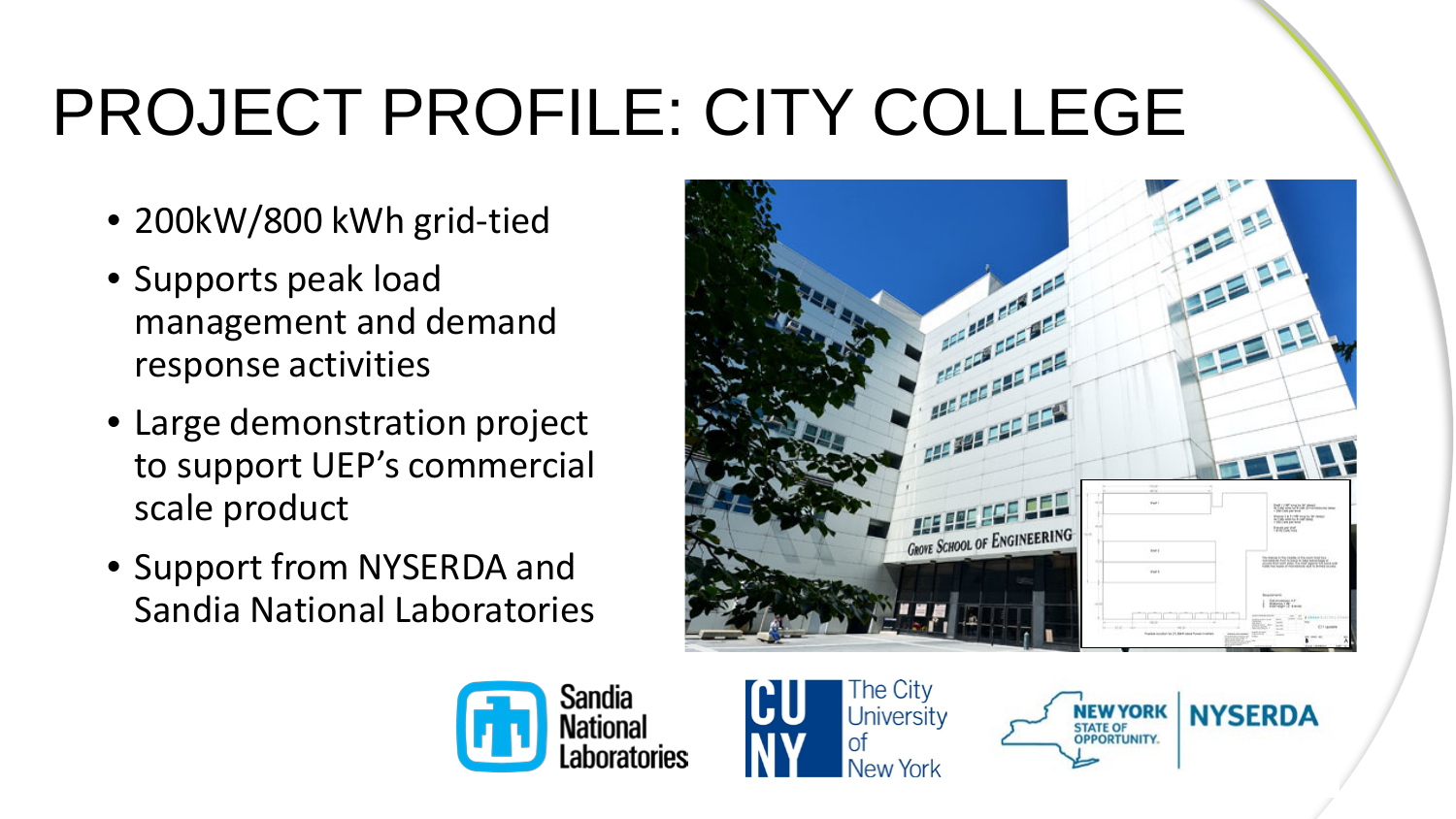# PROJECT PROFILE: NM STATE

- Distributed storage research in extreme conditions
- Provides off-grid power for remote homes without grid access
- Replicable model with use cases across the globe
- Prototype under development at New Mexico State University, supported by Sandia National Laboratories